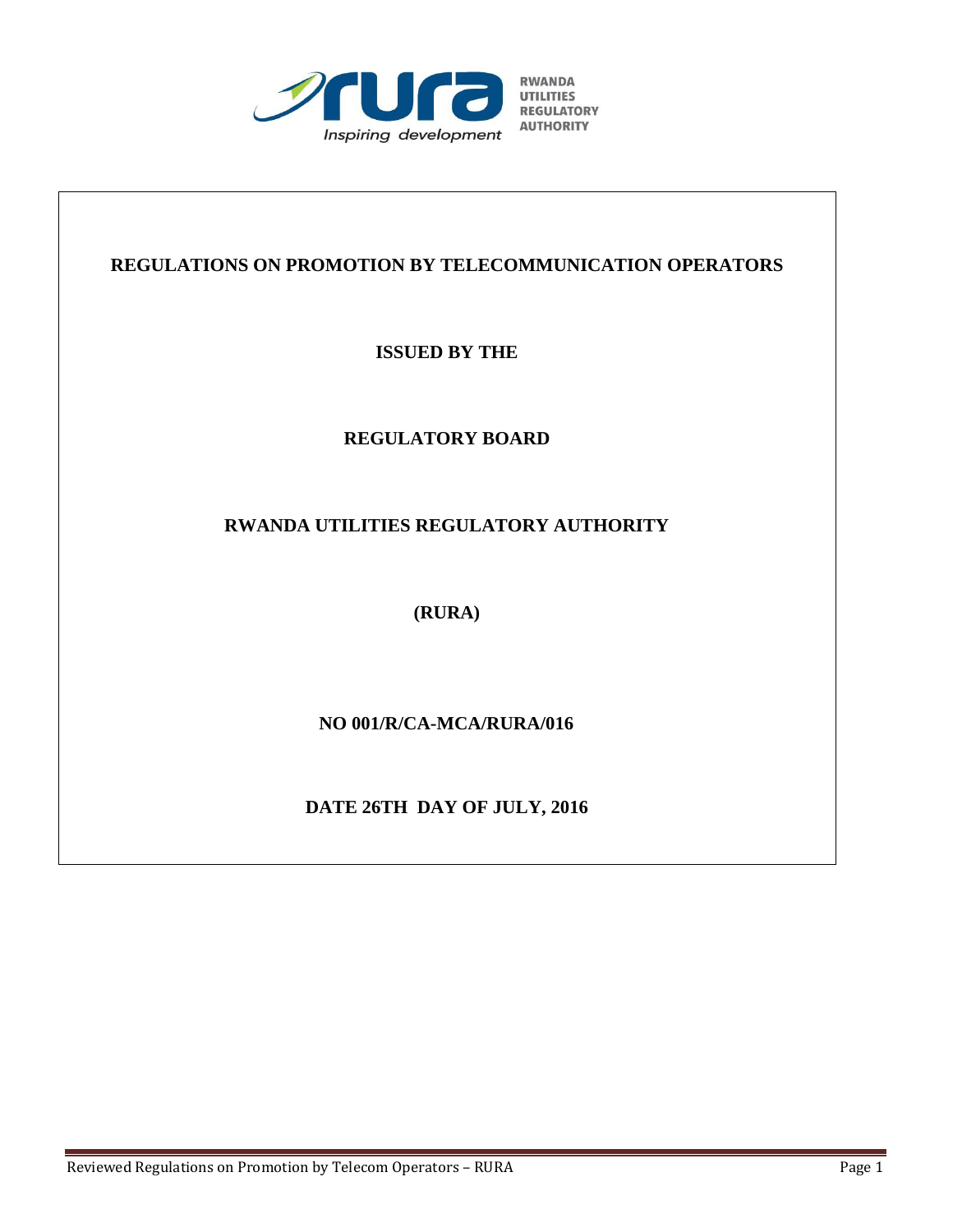## **TABLE OF CONTENTS**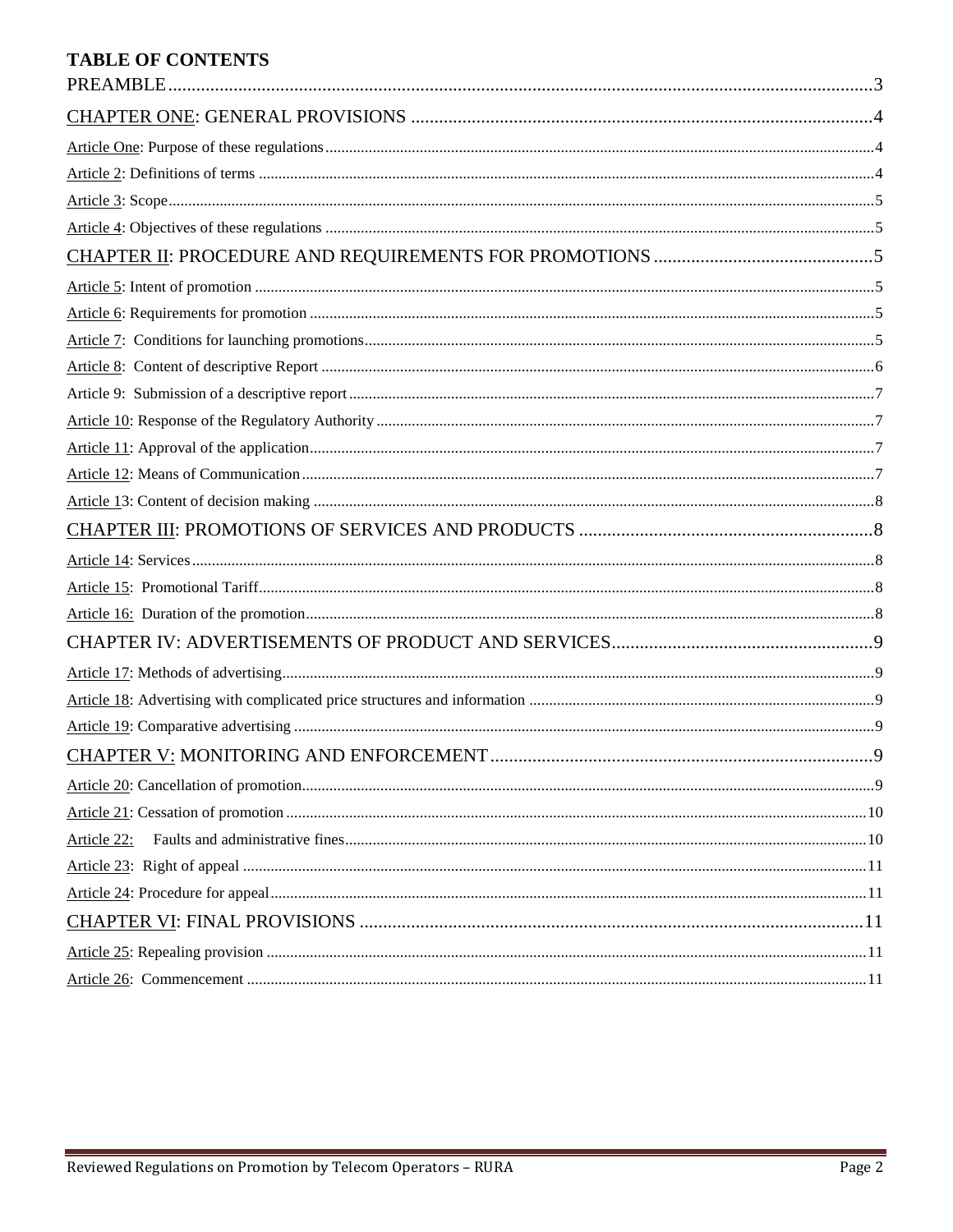## **PREAMBLE**

## **The Regulatory Board of the Rwanda Utilities Regulatory Authority;**

Pursuant to Law Nº09/2013 of 01/03/2013 establishing Rwanda Utilities Regulatory Authority (RURA) and determining its mission, powers, organization and functioning;

Pursuant to Law N° 24/2016 of 18/06/2016 governing information and communication technologies;

Pursuant to Presidential Order No 04/01of 15/03/2004 determining specific duties of the Regulatory Board in Telecommunications matters, especially in Article 3;

Having reviewed the Regulations N° 002/RURA/2011 of 06th May 2011 on promotions by telecommunications operators;

Based on the recommendations made during the consultative meeting held on 10/05/2016 between RURA and stakeholders in ICT industry for a better service delivery;

AND AFTER deliberation in its meeting of  $26<sup>th</sup>$  July/2016;

**HEREBY issues the following regulations;**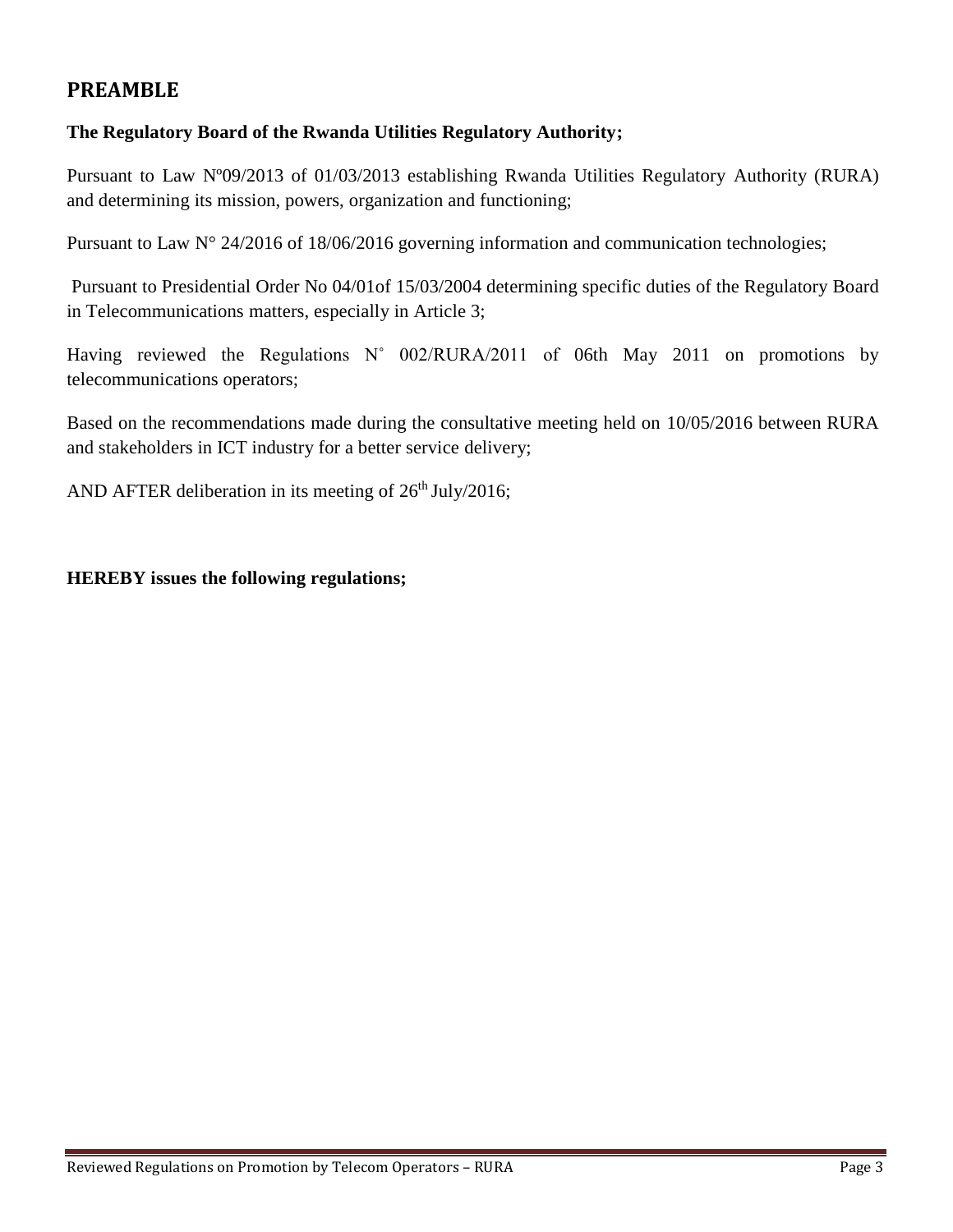## **CHAPTER ONE: GENERAL PROVISIONS**

## **Article One: Purpose of these regulations**

The purpose of these regulations is to establish a regulatory framework for telecommunication operators to promote services or products in a fair and competitive manner in Rwanda.

## **Article 2: Definitions of terms**

In these regulations unless the context otherwise requires, these terms shall have the following meanings:

**1˚ Advertisement :** any message, the content of which is controlled directly or indirectly by the advertiser, expressed in any language and communicated in any media to consumers with the intent to influence their choice, opinion or behavior;

**2˚ Gambling or gaming :** any game played with cards, dices, tickets, equipment or any mechanical, electronic or electromechanical device or machine for money, property, checks, credit or credit card or any representative of value;

**3˚ License:** the legal permission granted by the Regulatory Authority under the Law N° 24/2016 of 18/06/2016 governing information and communication technologies;

**4˚ Licensee:** any natural or legal person holding a valid license issued by the Regulatory Authority;

**5˚ Permit:** includes the permission granted by the Regulatory Authority in writing to a Telecom Operator and or licensee to conduct a promotion campaign of the services or goods delivered under its license;

**6˚ Presidential Order :** the Presidential Order N° 04/01 of 15/03/2004 determining specific duties of the Regulatory Board in telecommunications matters or any succeeding legislation thereto;

**7˚ Promotion:** any message, content of which is controlled directly or indirectly by the advertiser, expressed in any language and communicated in any media to consumers with the intent to influence their choice, opinion or behavior in order to get a shared reward or benefit;

**8˚ Regulatory Authority:** the Rwanda Utilities Regulatory Authority established by Law Nº09/2013 of 01/03/2013 establishing Rwanda Utilities Regulatory Authority (RURA) and determining its mission, powers, organization and functioning;

**9˚ Relevant laws:** any applicable law or regulation with which a telecom operator must comply including his license conditions;

**10˚ Telecom operator:** all Operators in Telecom industry holding a valid license to operate in Republic of Rwanda.

**11 Year:** twelve (12) calendar months.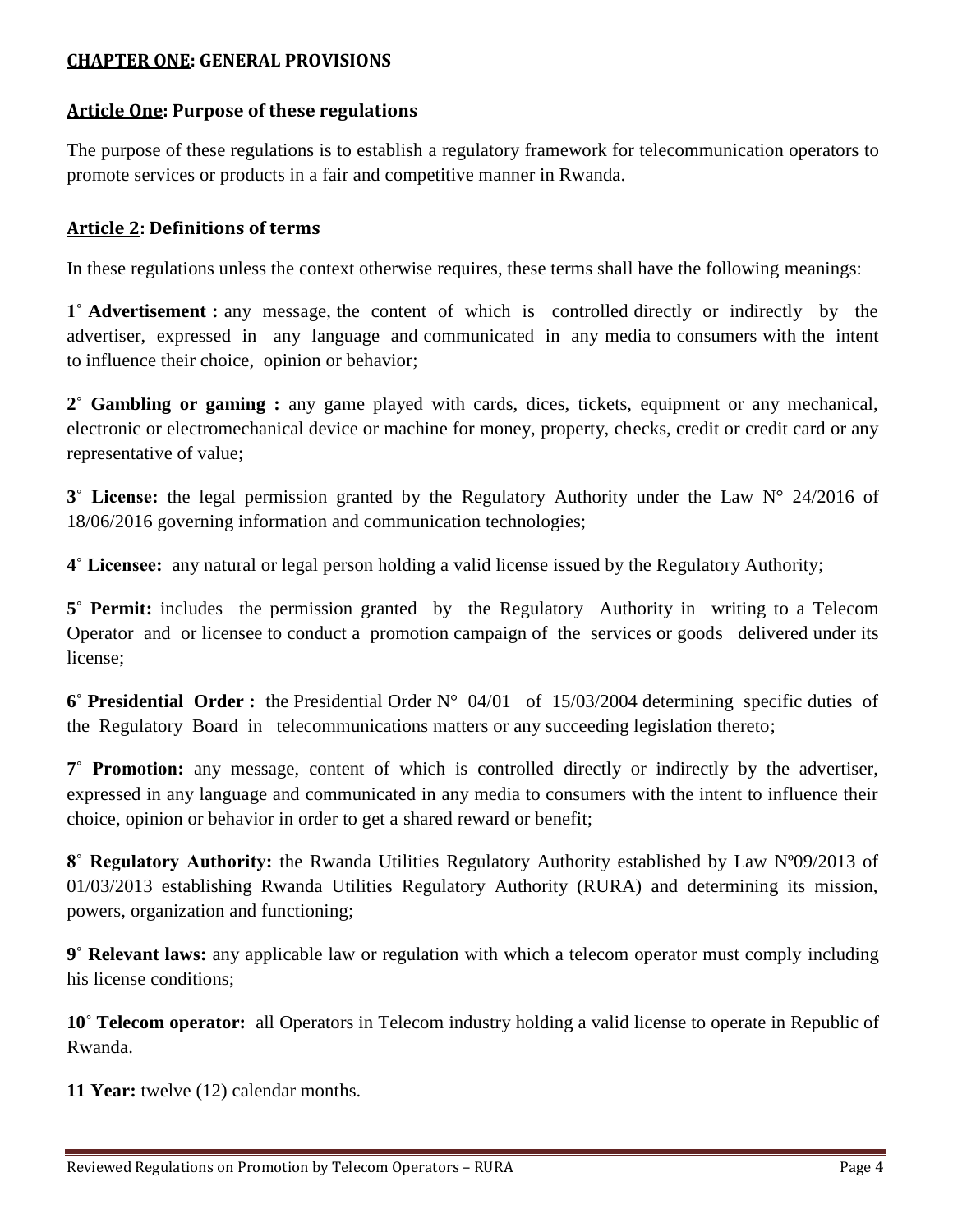## **Article 3: Scope**

These regulations shall apply to all telecommunications operators that are engaged in or are about to be engaged in any promotional exercise.

Gambling is not subject to these Regulations.

## **Article 4: Objectives of these regulations**

The objectives of these regulations are:

- i. To ensure ethical conduct and acceptable standards for promotions;
- ii. To set clear and minimum requirements and standards for matters related to promotions by the

licensed operators governed by these regulations;

- iii. To protect and promote consumer interests or rights; and
- iii. To prevent any possible anti-competitive behavior and practice that may be hidden in any

promotional package.

## **CHAPTER II: PROCEDURE AND REQUIREMENTS FOR PROMOTIONS**

### **Article 5: Intent of promotion**

All promotional exercise shall have the effect of bringing the customers closer to the concerned licensee in order to get effective service value for money which is the subject of promotion.

## **Article 6: Requirements for promotion**

Any Licensee intending to carry out promotion of services or product shall fulfill the following:

- 1. Ensure that there's no access fees required to opt-in;
- 2. Ensure that the consumer is sure to benefit for opting in;
- 3. Seek for the Regulatory Authority approval before launching the service or products.
- 4. Ensure that promotions are loyalty programmes to reward customers
- 5. Ensure that promotions are transparent, fair and truthful.

#### **Article 7: Conditions for launching promotions**

The Licensee who is under process of launching promotion of the services or products must meet the following Conditions: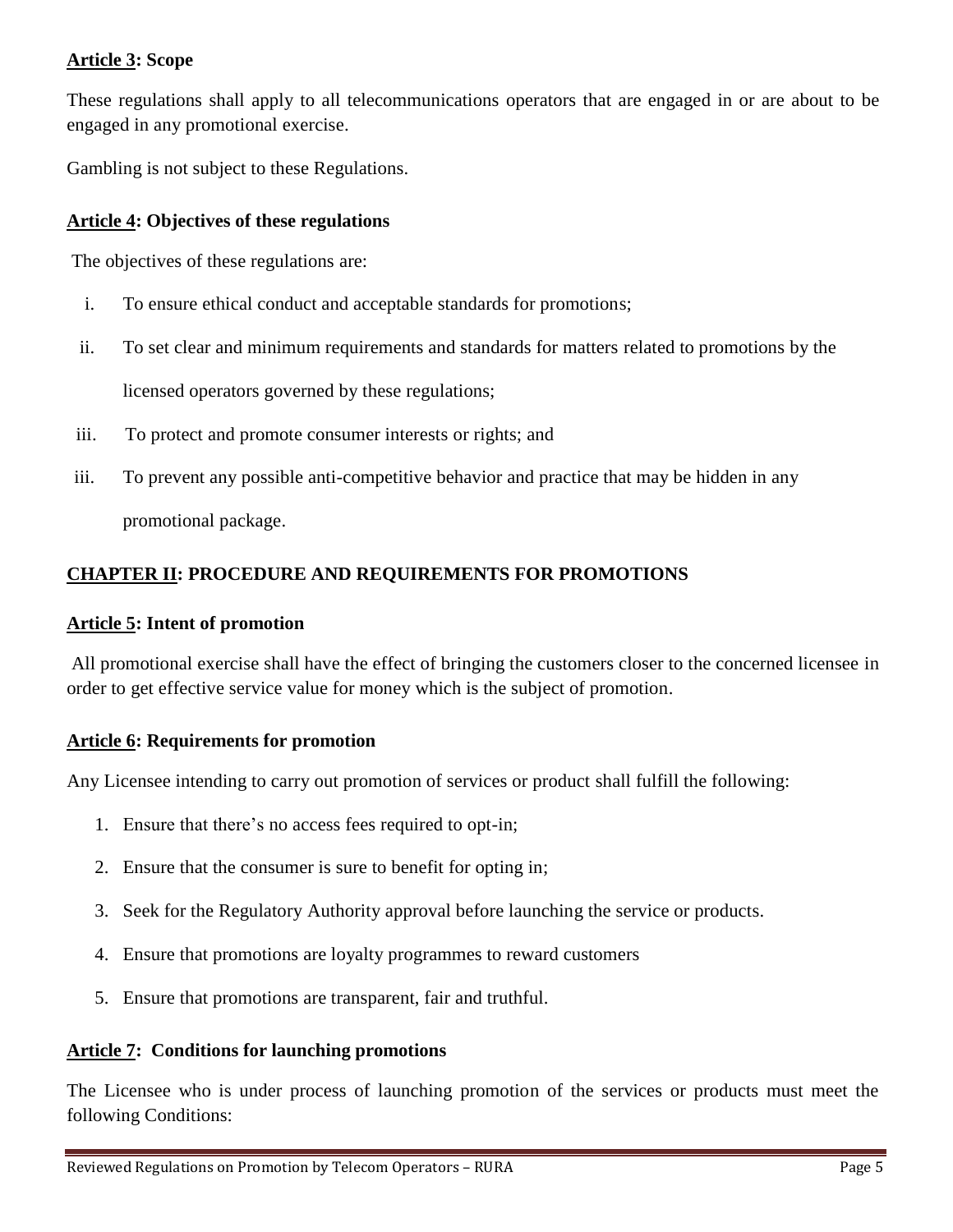- a) Ensure that its network is capable of sustaining the traffic that may be generated from such promotion;
- b) Specify the time, duration, date and range of such promotion and the date of redemption of such promotional benefits;
- c) Not misrepresent the licensees' opportunity to provide the products and services at the terms presented. If supply of the products and services are limited, or the licensee can fulfill only limited demand, this must be clearly captured in the report and stated in the communication medium for the promotion;
- d) Specify the target subscribers for the promotion by clearly distinguishing if it targets new subscribers and or existing subscribers;
- e) Indicate if the products and or services subjects to promotion are available to only a particular geographical region or group of customers;
- f) Ensure a geographical balance while offering its promotional sales to its consumers without an undue concentration on consumers in a particular geographical location;
- g) Communicate clearly and effectively to the subscribers all relevant terms and conditions of the promotions;
- h) Ensure that the specific items or services portrayed and /or promised are not varied in the event of certain categories or specific products; and
- i) Have the means and be able to prove any claim or representation in a promotion and the Regulatory Authority has the discretion to demand for any survey report or data from the licensee for purposes of proving the same.

#### **Article 8: Content of descriptive Report**

Before the launch of promotion of service or product, the Licensee must submit a descriptive report indicating the following information:

- i. A statement of intention for the promotion;
- ii. The general impact of the promotion on the concerned licensee's service provision;
- iii. The impact on the Quality of Service parameters set by the Regulatory Authority;
- iv. The impact on grade of service set by the Regulatory Authority;
- v. A proof of compliance with the Regulatory Authority's type-approved standards;
- vi. State if the promotion includes or relates to comparative advertising;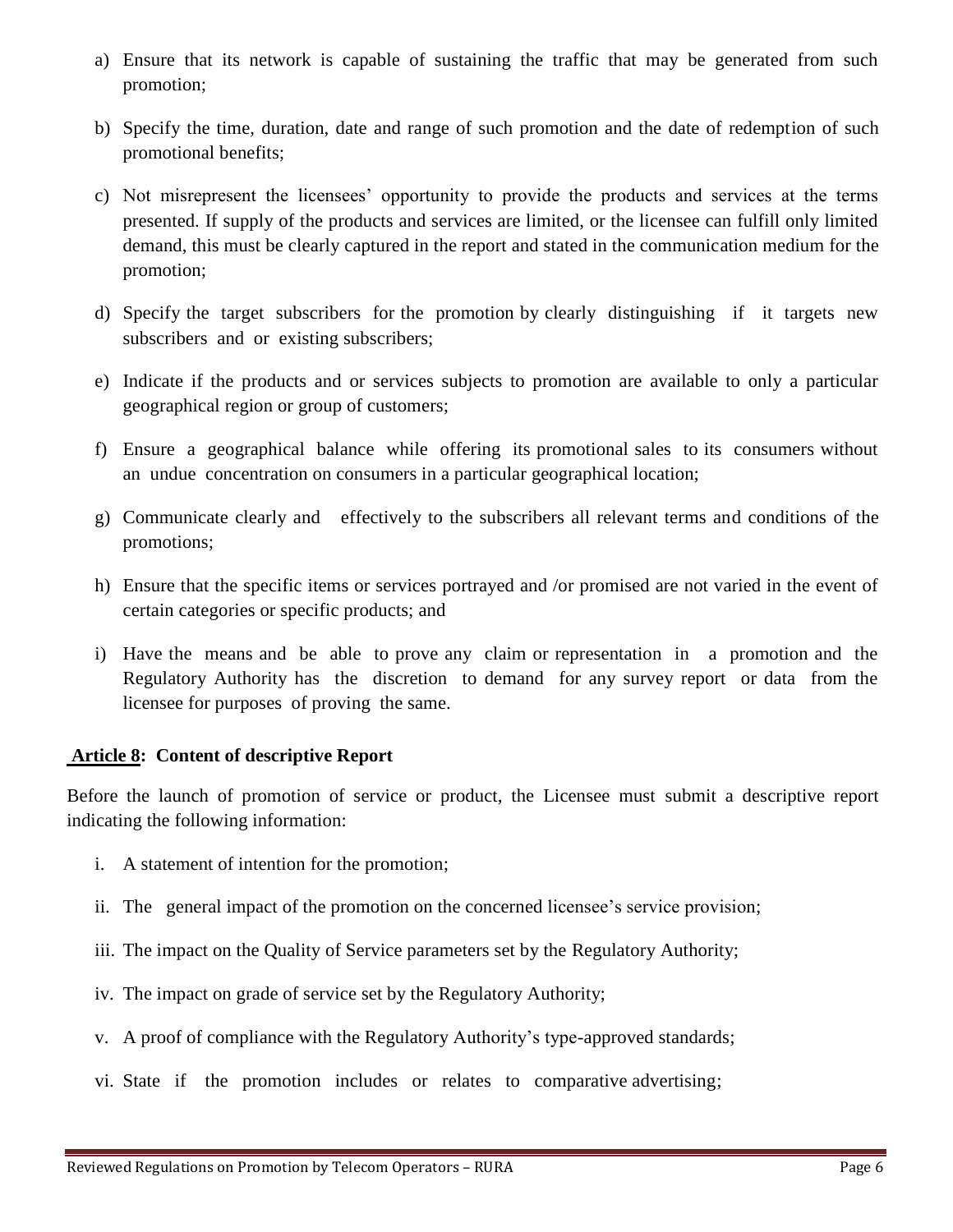- vii.The impact of the promotion on the basic consumer rights and obligations including but not limited to safety, privacy, information, choice all in the interest of transparency in service delivery;
- viii. Indicate the customer options; and
- ix. Outline if the licensee would require any scarce resources such as numbers or codes with a view of confirming any compliance with earlier allocations.

## **Article 9: Submission of a descriptive report**

A descriptive report shall be submitted to Director General of the Regulatory Authority prior to the release of any promotion of products and service.

The descriptive report shall be presented as per annex I of these Regulations.

The form to be used is available to the Regulatory Authority's website at [www.rura.rw](http://www.rura.rw/)

## **Article 10: Response of the Regulatory Authority**

After receiving the descriptive report, the Regulatory Authority shall react and communicate to the Licensee the outcome of the assessment of the report.

In the event, there's a concern in relation to promotion to be addressed, the Regulatory Authority shall request the licensee to remedy that situation through a letter.

The Regulatory Authority may seek for a formal meeting with the concerned licensee prior to issuing its decision.

## **Article 11: Approval of the application**

To approve the application for promotion, the Regulatory Authority takes into consideration the following:

- i. An evaluation of the descriptive report and related documents;
- ii. An evaluation of the interest of consumers, public health, safety, and environmental issues;
- iii. An evaluation of the social and economic impacts of the proposed promotion;
- iv. An evaluation of mitigation measures to alleviate any problems identified; and
- v. The relationship of the proposed promotion vis-à-vis the existing national policies and strategies, laws and regulations in ICT sector.

## **Article 12: Means of Communication**

Any licensee intending to conduct promotion of products or services shall submit an electronic request to the Regulatory Authority and the latter must reply in a period not exceeding three (3) working days.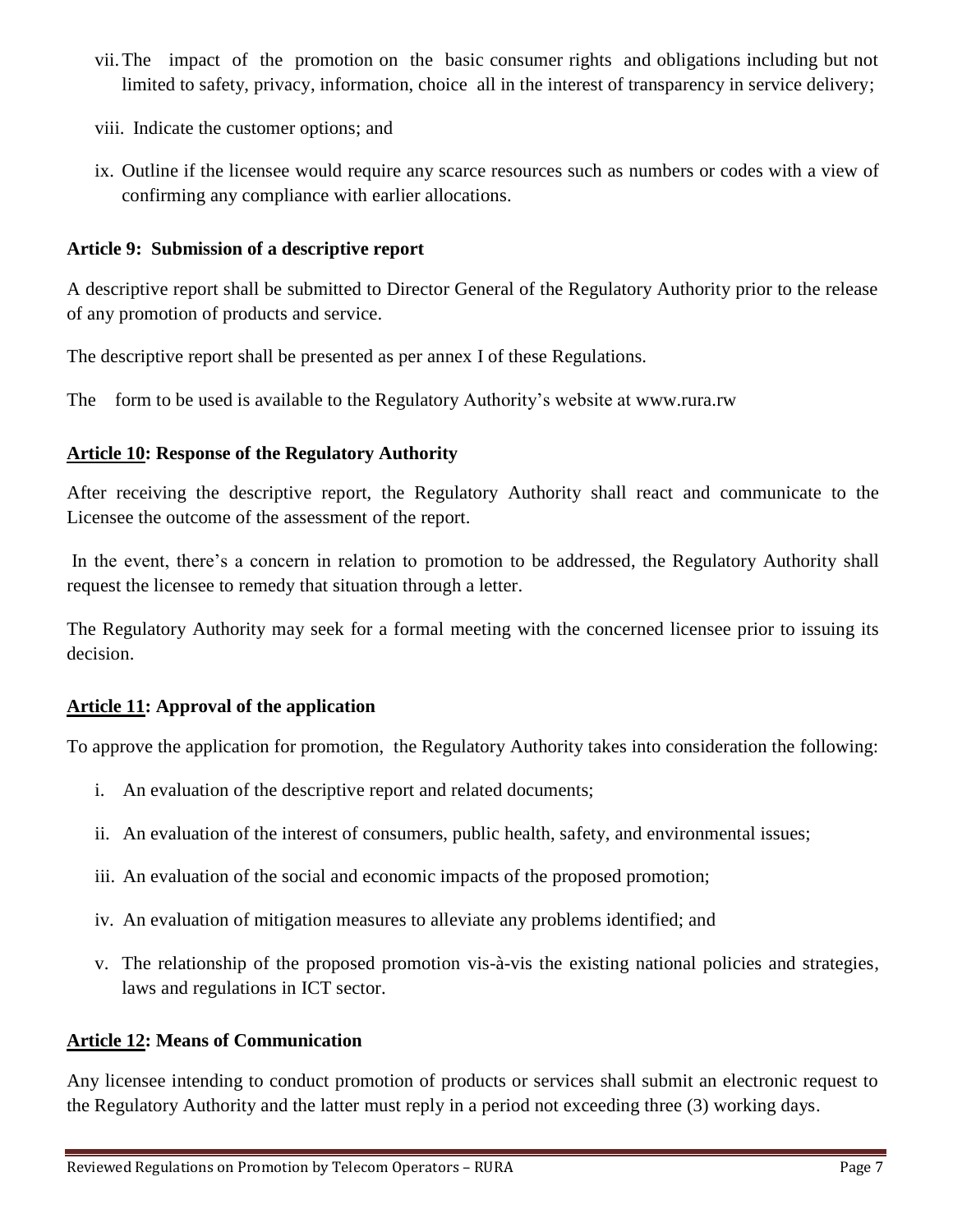## **Article 13: Content of decision making**

The decision to conduct promotion issued by the Regulatory Authority shall contain at least the following elements:

- i. the name of the concerned licensee;
- ii. the description of the promotion;
- iii. the duration of the promotion; and
- iv. a serial number, signed and sealed by the Regulatory Authority.

## **CHAPTER III: PROMOTIONS OF SERVICES AND PRODUCTS**

#### **Article 14: Services**

Any service which is subject to promotion shall be clearly defined with details relating to its limitations, scope and duration. The surprises related to any promotion are not allowed.

Unsolicited short messages in connection with promotion are strictly prohibited unless the subscribers have expressly requested for that service.

## **Article 15: Promotional Tariff**

The licensee must clearly communicate all promotional tariffs and their financial implications.

During the promotion of tariff, the Licensee is not allowed to:

- i. hide or disguise the predatory pricing and price adjustments;
- ii. promote discrimination in a negative sense;
- iii. promote unrealistic price comparisons or exaggerated claims as to worth or value.

The promotional tariff must be bound by the article 106 of the law  $N^{\circ}$  24/2016 of 18/06/2016 governing information and communication technologies or any other succeeding legislation thereto.

## **Article 16: Duration of the promotion**

No licensee shall conduct a promotion for the same product or service for more than four (4) times within a year.

Notwithstanding the paragraph of this provision, the Regulatory Authority may, in the same year, prevent or restrict any such promotion of the same product or service.

The promotion of same product or service cannot exceed a period of one (1) month within the same year.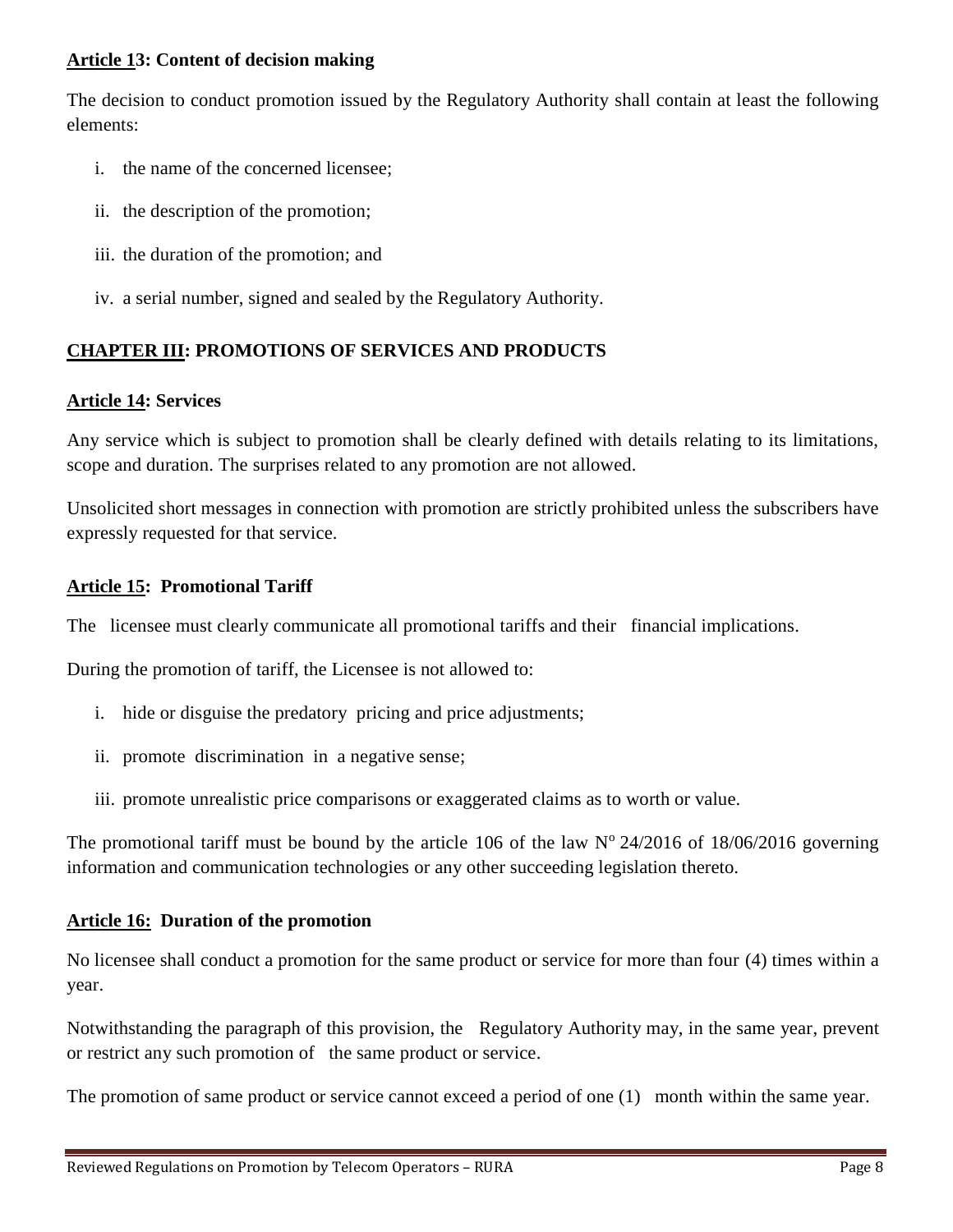## **CHAPTER IV: ADVERTISEMENTS OF PRODUCT AND SERVICES**

## **Article 17: Methods of advertising**

The licensee shall advertise their products and services with accuracy and clarity of the products and services being offered.

The methods of advertising are as follows:

- 1) via print media,
- 2) Social medial and online platforms
- 3) radio and television,
- 4) mail,
- 5) licensee's website, and
- 6) Electronic mail where permitted by recipient to send such promotional material.

Promotion containing any obscenities or profanities unsuitable for young persons and children or any racial or prejudicial content relating to national origin, religion, sex, gender or age is strictly prohibited.

## **Article 18: Advertising with complicated price structures and information**

Advertising with complicated price structures and information shall not only appear in transient types of media such as radio and television but must be accompanied with detailed print media explanations, and on the licensee's website.

The transient media must facilitate consumers to see the print mediums for details.

## **Article 19: Comparative advertising**

Advertisements must not, unfairly, discredit, disparage or attack one or more products, services, advertisements, companies or entities, or exaggerate the nature or importance of competitive differences.

No licensee shall imitate the slogans or illustrations of another advertiser in such a manner as to mislead the consumer.

## **CHAPTER V: MONITORING AND ENFORCEMENT**

## **Article 20: Cancellation of promotion**

The Regulatory Authority shall have the right to cancel any promotion prior to the commencement of the promotion based on the following :

i. Anti competitive behavior;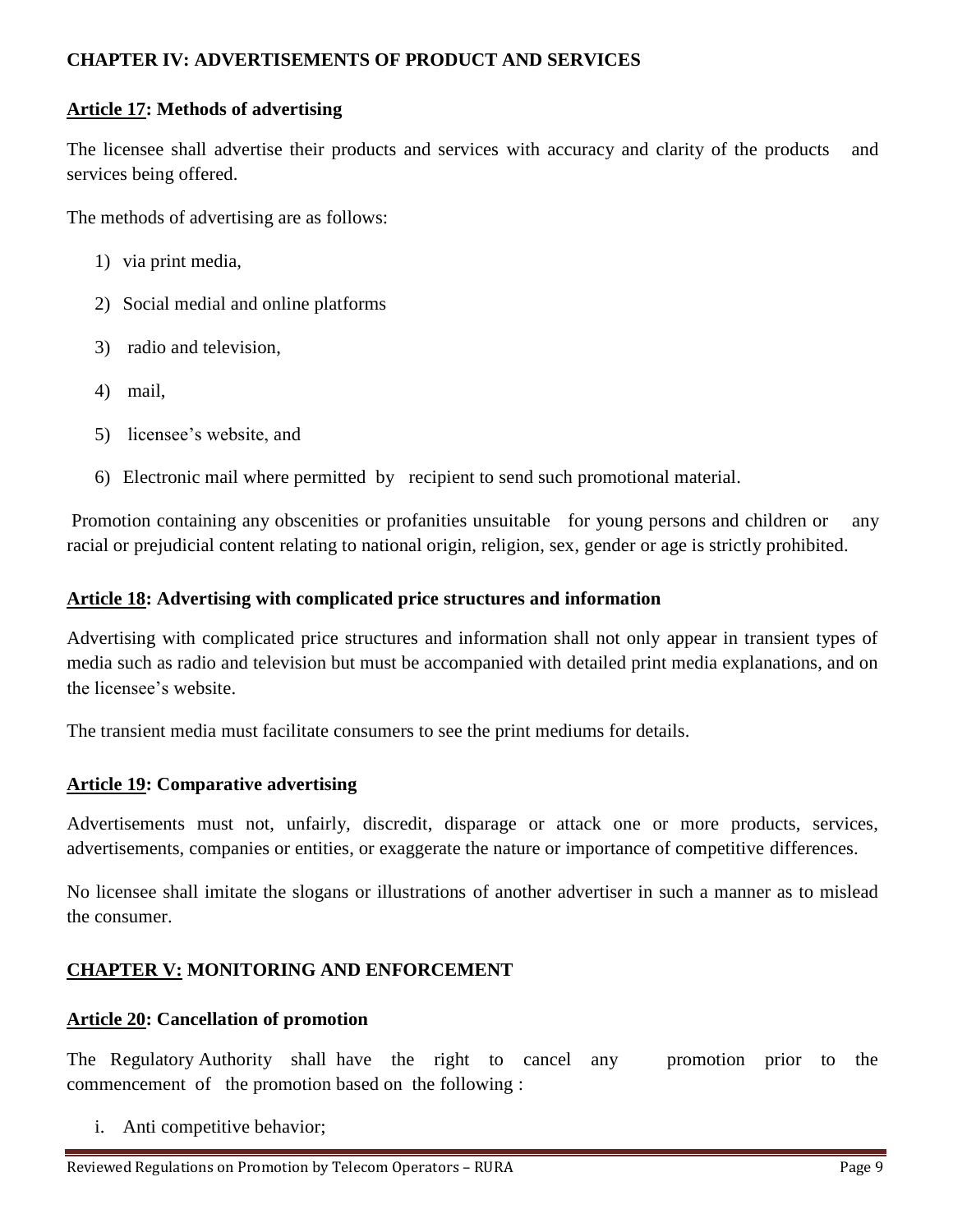- ii. Lottery and gambling related promotions;
- iii. An act against public order; or
- iv. Any other act that may be contrary to public moral.

The Regulatory Authority shall communicate to the licensee the reasons for cancellation of the promotion.

### **Article 21: Cessation of promotion**

The Regulatory Authority shall have the right to order for cessation of any promotions after the commencement of the promotion for the following reasons:

- i. Network Congestion;
- ii. Poor performance in licensees' services;
- iii. Genuine Consumer complaints;
- iv. Proved misrepresentation of any material fact in relation to the promotion;
- v. Contravention of specific approval;
- vi. Variation from submitted content and /or context.

Upon the decision of cancellation or cessation, the licensee must discontinue such promotions with immediate effect.

The discontinuation must be communicated to the subscribers via SMS, website publication, newspaper publication or any other effective medium of communication.

## **Article 22: Faults and administrative fines**

The Regulatory Authority shall place appropriate sanctions on defaulting licensees.

Without prejudice to other sanctions provided for in other relevant laws, a violation of these regulations shall attract the following sanctions;

- i. The concerned licensee shall pay a maximum fine of 5,000,000 Rwf per day in the following cases:
	- a. Proceeding with the promotions without providing the relevant descriptive report to the Authority with effect from the actual date of the promotion;
	- b. Proceeding with the promotions after an order of cancellation or cessation by the Authority, with effect from the effective date of notification of the order;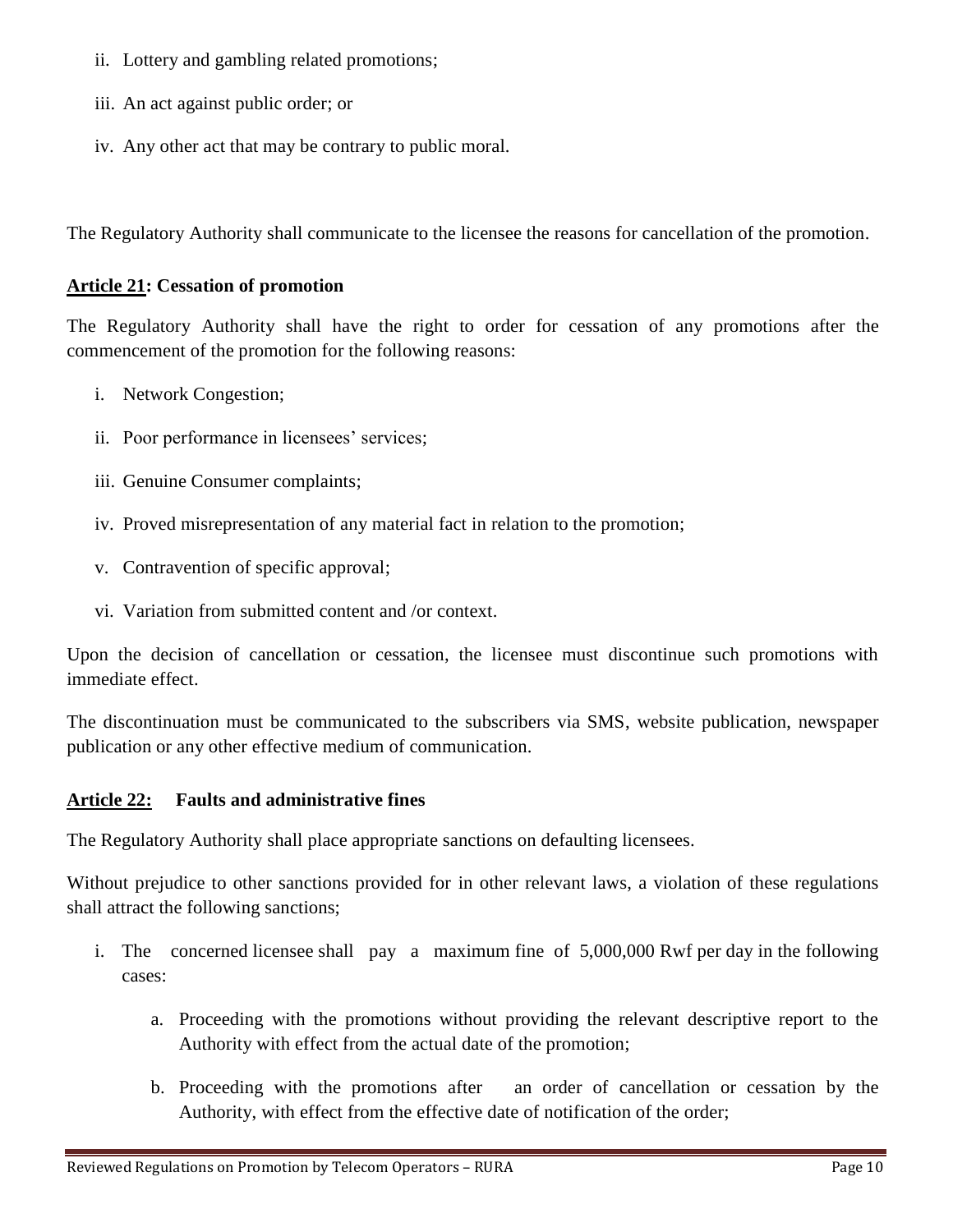- c. Having a promotion period more than what is provided for by these regulations from the date of the extension.
- ii. Providing falsified or misleading information to the Regulatory Authority for the purposes of the promotion, falsified or misleading information to the general public, the licensee shall pay a maximum fine of 10,000,000 Rwf
- iii. Failing to comply with any specific order or directive of the Regulatory Authority in relation to the concerned promotion, the licensee shall pay a maximum fine of 5,000,000 Rwf per day of its non compliance.

## **Article 23: Right of appeal**

A dissatisfied licensee has right to appeal before the Regulatory Board if the promotion of his service or product is cancelled by the Regulatory Authority.

## **Article 24: Procedure for appeal**

The Appeal must be in writing and addressed to the Chairperson of the Regulatory Board within thirty (30) working days from the date of the decision. The concerned- licensee must provide the grounds of such appeal.

The Regulatory Board may decide to call a hearing and the decision of the Regulatory Board shall be communicated to the licensee within thirty (30) days.

The Decision of the Regulatory Board shall be binding unless overruled by a competent Court of law.

## **CHAPTER VI: FINAL PROVISIONS**

## **Article 25: Repealing provision**

The Regulations N° 002/RURA/2011 of 06th May 2011 on promotions by telecommunications operators and any other provision of regulations contrary to these are hereby repealed.

## **Article 26: Commencement**

These regulations shall come into force on the date of approval and signature by the Chairperson of the Regulatory Board.

Kigali, …/…./2016

## **Eng. Collette U. RUHAMYA**

## **Chairperson of the Regulatory Board**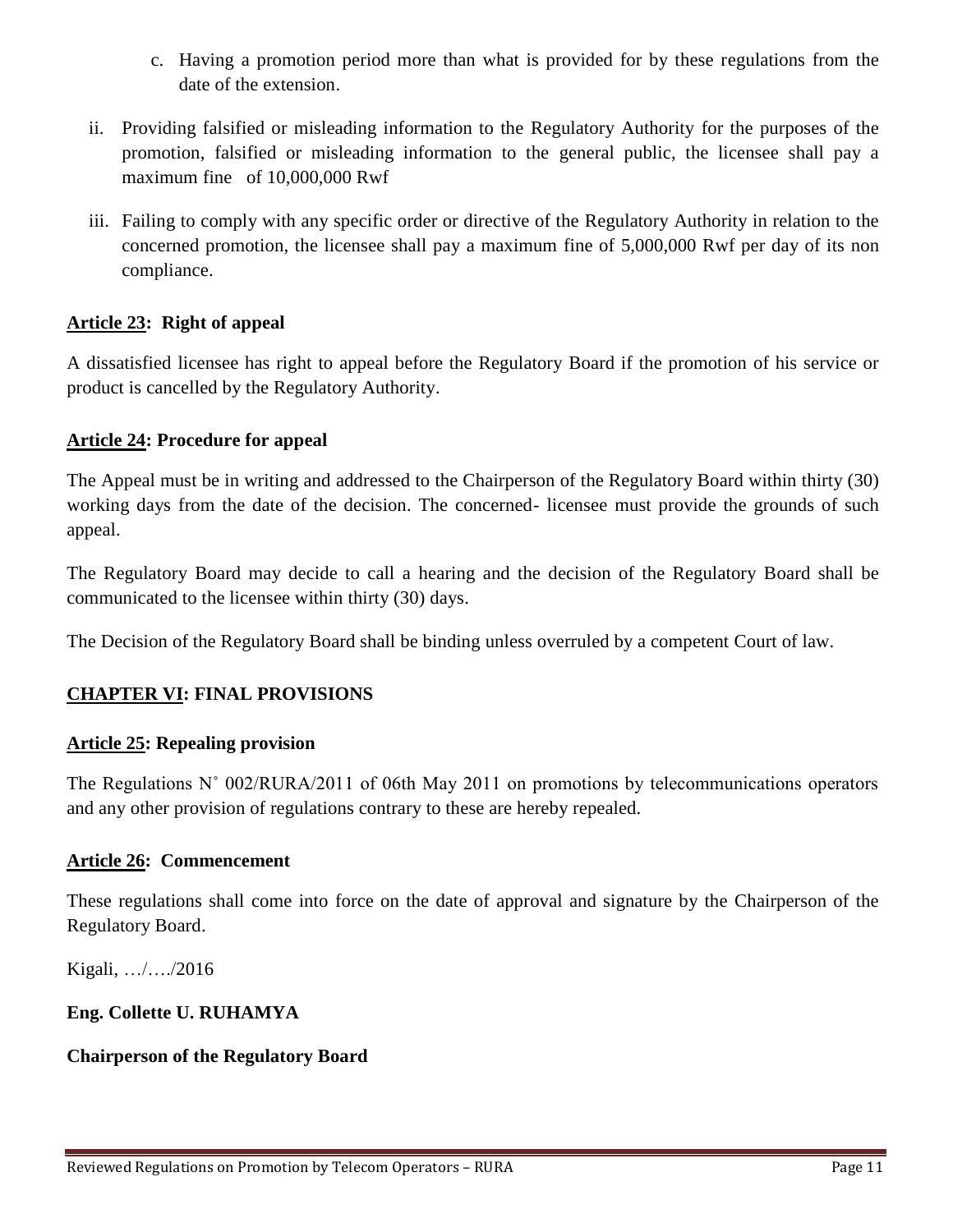# **ANNEX I: FORM OF DESCRIPTIVE REPORT**

| 1. Operator/Licensee                                      |
|-----------------------------------------------------------|
|                                                           |
| 2. Licensee number                                        |
|                                                           |
| 3. Number and date of registration under the<br>Companies |
|                                                           |
|                                                           |
| 4. Registered address                                     |
|                                                           |
|                                                           |
|                                                           |
|                                                           |
|                                                           |
| 5. Contact address, email, fax, telephone<br>number       |
|                                                           |
|                                                           |
| 6. Detailed description of Promotion                      |
|                                                           |
|                                                           |
|                                                           |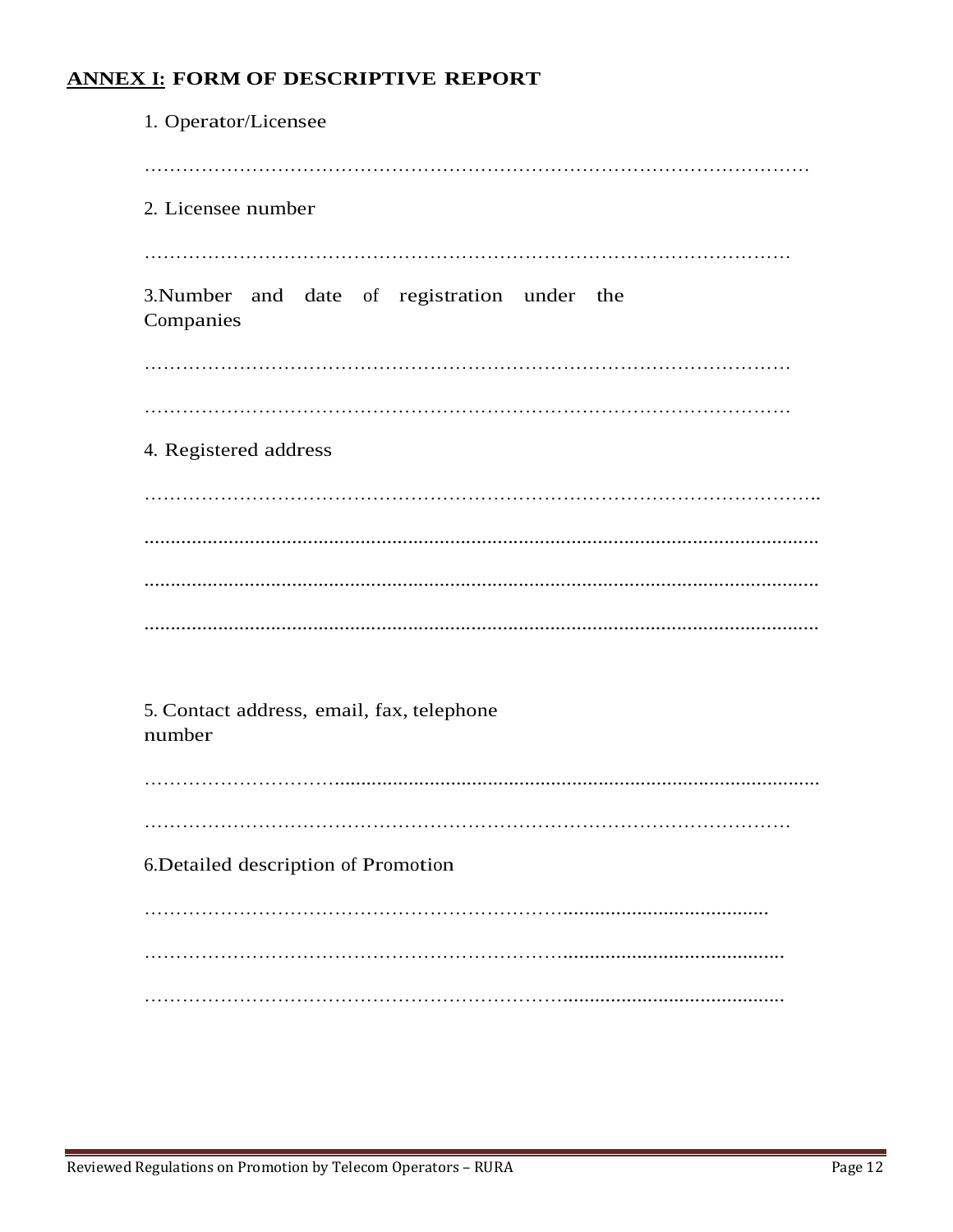| 7. Media to be utilized for Promotion (tick as<br>appropriate) |
|----------------------------------------------------------------|
| Radio ()                                                       |
| Print ()<br>$SMS$ ( )<br>Web $(\ )$                            |
| Television ()<br>$CD-ROM$ ( )                                  |
| 8. Other formats (please<br>detail)                            |
|                                                                |
|                                                                |
|                                                                |
| 9. List of attachments submitted                               |
|                                                                |
|                                                                |
| 10. Commencement date                                          |
|                                                                |
| 11. Closing date                                               |
| 12. Prizes to be won, if any                                   |
|                                                                |
|                                                                |
|                                                                |
| 13. Conditions of participation                                |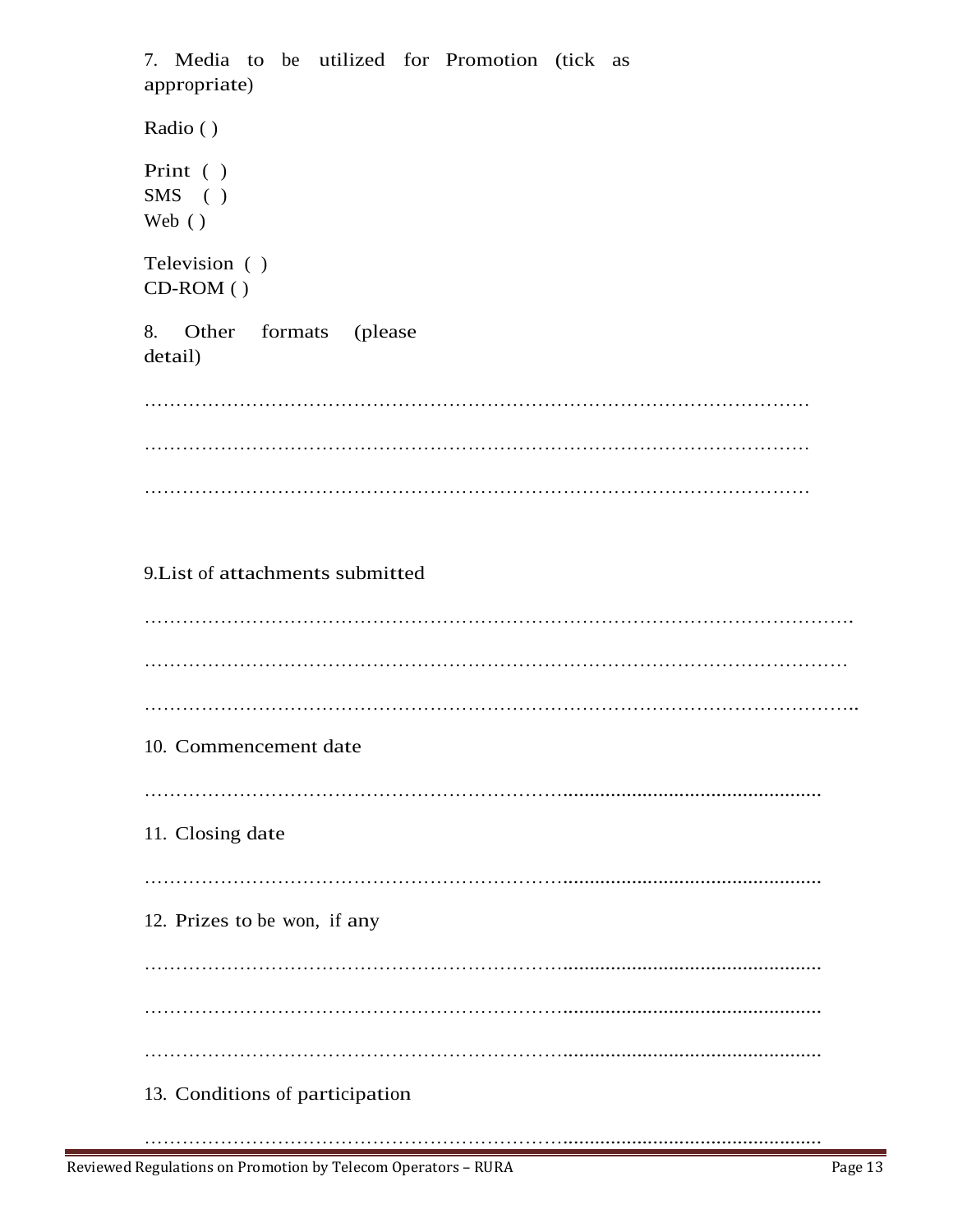14. Mode of participation 15. Mode of Notification 16. Mode of claiming prizes 17. Process of selecting winners  $\ldots$ 18. Geographical location and targeted consumer (s)